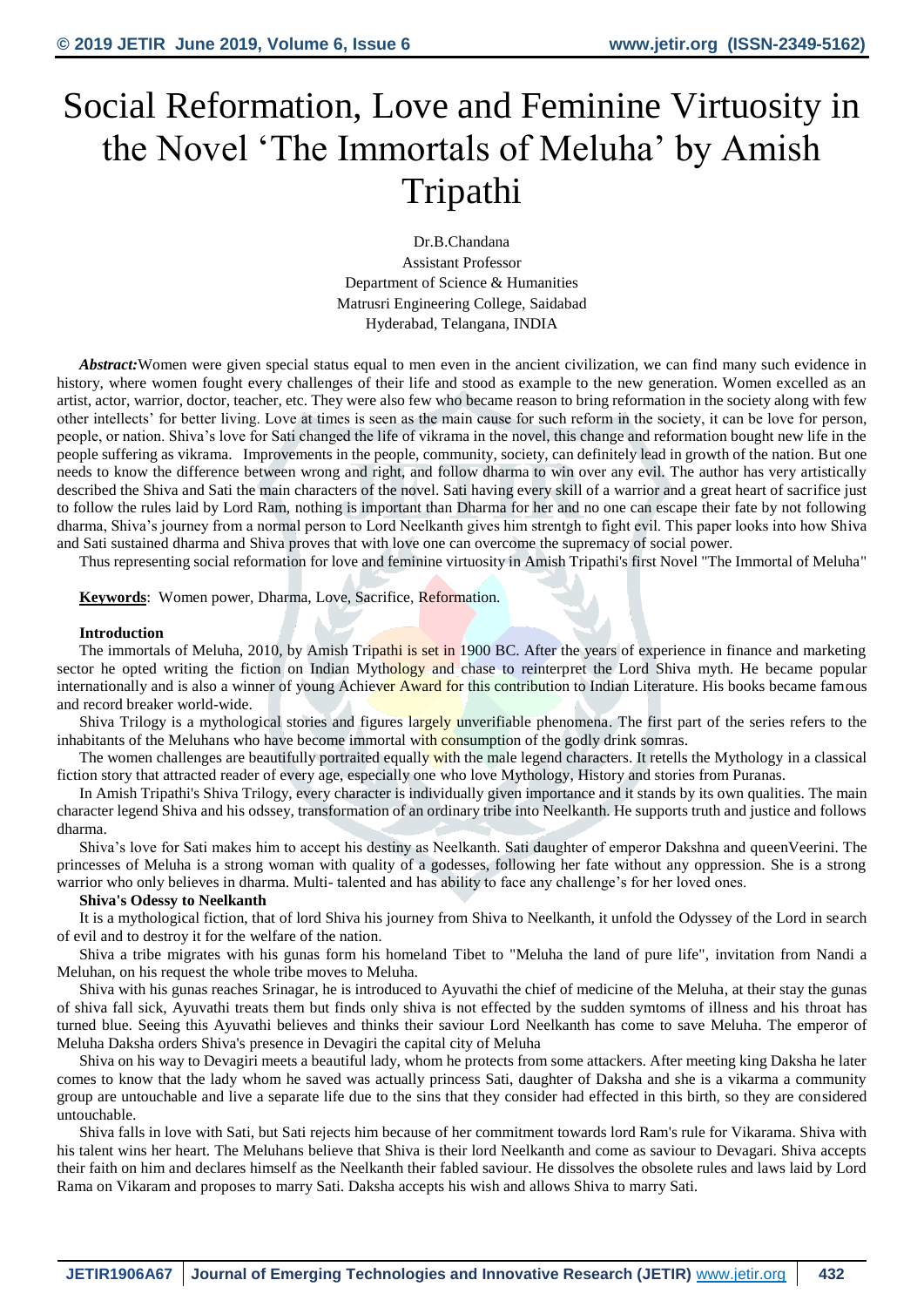After his marriage to Sati Shiva is told many things about suryavanshi's and their constant attack from the land of chandravanshis for river Saraswathi. Shiva through the chief scientist of Meluhan Brahaspati comes to know about the manufacture and use of legendary somaras. He is told about the importance of somaras and its effects for which the Meluhans are living a long life. Brahaspati also tells him that the water of river Saraswati is very important in preparation of somaras, shiva also comes to know that somaras was the reason for his gunas to fall sick in srinagar and also cause for his throat to turn blue. Shiva and Brahaspati in this course become good friends and Shiva is taken to Mount Mandar, where somras is prepared with the help of water of river Saraswathi.

One fine morning the Meluhans wake up with loud noise which comes from mount Mandar. On reaching their Shiva and his soliders find that the major portion of mandar is destroyed and many scientist have be killed along with Brahaspati.

Shiva is hurt and misses his friend a lot, a war is declared on Chandravanis in which the Meluhans conquer and the Chandravanshi king along with his royal family is captured by Meluhans. The Chandravanshi king and princess Anandmayi becomes startled seeing the Neelkanth, as they also believe that their lord Neelkanth will come to save their land against "evil" hearing to this Shiva is astonished.

In the famous Ram temple, he meets the temple priest from him Shiva learns that his karma and fate would guide him in destroying the "evil"

### **Love and faith can change karma**

In this novel we can see how Shiva's love for Sati has changed the laws for vikarma. Shiva goes beyond the concept of karma and judges the virtue of the vikarma, makes a decision in bring reformation in the law and establishes a sense of justice among the people of Meluhans . "Shivs's expression made it clear that he thought the vikarma law was unfair" (pg. 280) he was genuinely disturbed with the law laid for the vikarma, basing on the problems faced by them in this birth. This change not only looks forward to rupture or mould the old laws but lay new ones for the better future of the citizen of nation as Shiva was considered the lord Neelkanth by the people of Meluha and saviour. It became important for Shiva to see that the change is accepted by his follower with love and respect, without it even the new law would become an unfair for the people who trusted their saviour.

His proposal to king Daksha to marry princess Sati shocks the emperor, but also made him happy because his daughter would be saved from the life time injustice. Shiva wishes to free all the vikaram people from the injustice law not only his Sati.

"No your Highness, "interrupted Shiva. "That is not what I meant. I want the entire vikarma law scrapped. Nobody will be a vikarma from now on. Bad fate can strike anyone. It is ridiculous to blame their past lives for it. "It is believed that vikarma people are carriers of bad fate, 'continued Daksha. "Hence if she marries again, she will pass on her bad fate to her husband and possibly he future children".

Though few felt that it was not right to change the laws of lord Rama, but could not dare to attempt a direct attack on their present Lord Neelkanth.

General Parvateshwar, cheif of Meluha armed forces, never accepted the change in Lord Ram's law but later accepts it.

"Parvateshwar looked at Shiva in surprise. Though he did not like even a comman being changed in any of Lord Ram's laws, he appreciated that Shiva was remaining true to a fundamental canon of Lord Ram's principles-the same law applies to everybody, equally and fairly, without excemptions." (pg. 282)

It proves that even in vedas and ancient Indian Mythology the social reformation was acceptable when it benefits the people equally, and any law that brings people together and removes inequality among the communities should be allowed and accepted.

Shiva after been accepted as the Lord Neelkanth by both suryavansi and chandravamshi made it possible for them to change the karma of the vikaram too. Shiva's love for sati helps him to free the ill-fated people of vikarma when he touched sati at the dance practice he was asked to go for shudhikaran (the purification ceremony)" What? What is a shudhikaran? Why would I need it? "please go for a shudhikaran, shiva,' said sati, as tears broke through her proud eyes.'I would never be able to forgive myself if something were to happen to you………"the violence of sati's reaction threw Shiva off balance.*'why the hell is this simple thing being blown completely out of proportion?' (pg.105)*

Shiva's love for sati opened this eyes and helped him to know the evil, the suffering of ill karma community. The right laws lead the nation to progress and its citizen to enlightenment and all this is possible only with love.

Amish Trapathi beautifully portraits shiva's personality to be the true Neelkanth, rightly appealing and intelligible to the modern mind. Shiva is uncertain about the evil he is going to destroy to save the suryavanshi and the chandravanshi, no doubt he is an enigmatic leader and a superlunary person. He becomes more responsible and committed towards future when sati intruded into his life. His human charm in its perfection leads him on the path of virtuous, respectful a sacred Mahadeve.

#### **Feminine virtuosity and mastery in the novel**

Sati's character in the Novel is quite contrast to that of the Myths. In this novel sati is born with bad karma and is a person who is punished for her previous birth bad deeds, because of which in this birth a naga child was born to her and her husband died after a very short period of thier marriage. Therefore, she is considered as vikarma. A woman who is confined to a life of deprivations.

Shiva's love for Sati brings in a hope of miracle to be happy for the rest of her life. Living all the deprivations behind, though her heart quenched for shiva's love but sati never wanted her bad deeds effect shiva's life as she is vikarma. Sati later agrees to marry shiva after a proclamation of swapping the law laid on vikarma was declared by the Neelkanth.

Sati is a multi- talented and follower of Dharma, being the daughter of the emperor Daksha she never over lured the law to her favour, she believed following Dharma she can be righteous to the meluhans. She is a great warrior being a vikarma she wasn't allowed to touch anyone but nothing could stop her from protecting her citizen. She was a skilled sward fighter, even shiva envayed and adored her sword fighting skills, he always appreciated her posture and perfection while he saw her practicing.